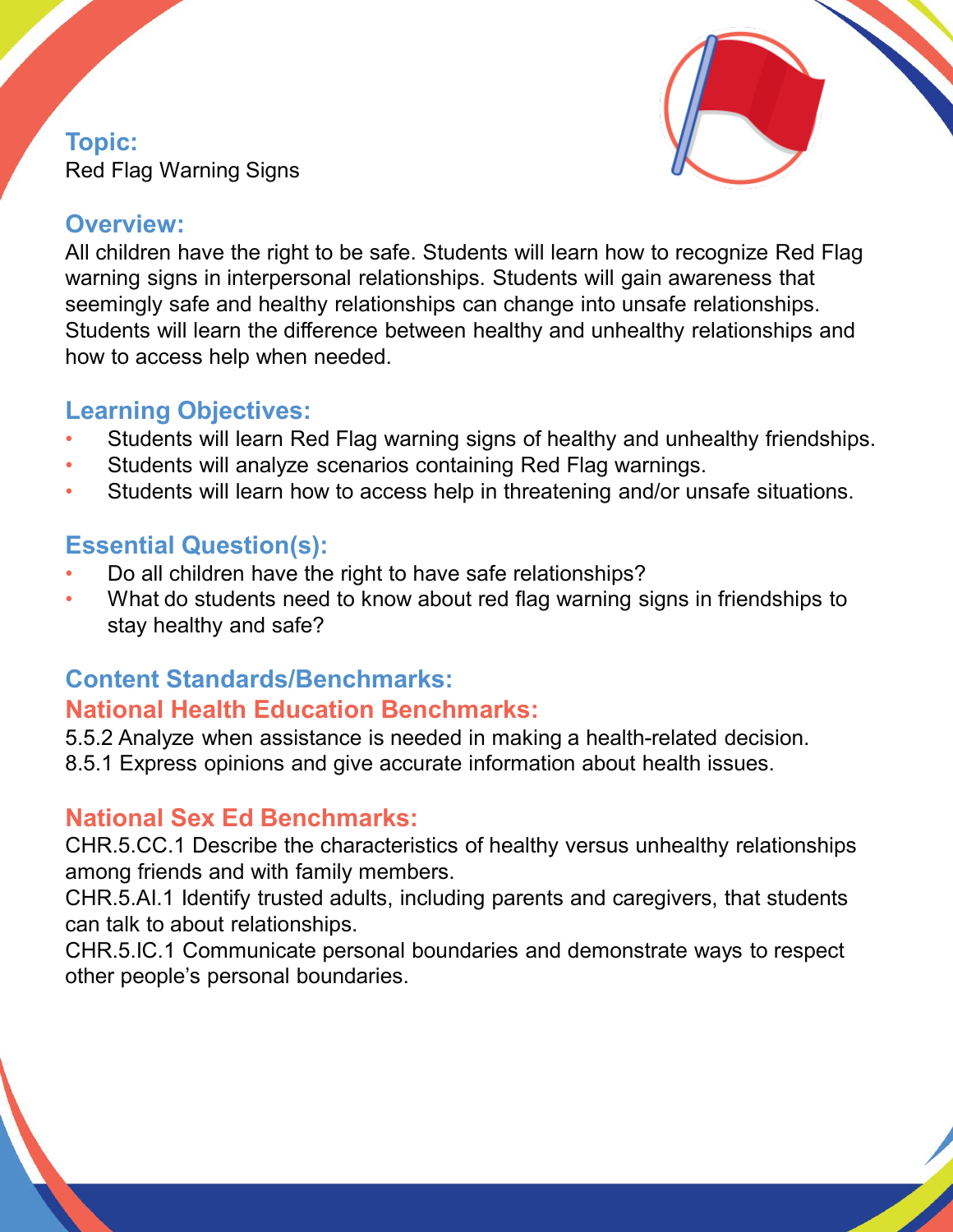# **Florida Health Ed Benchmarks:**

HE.5.B.4.1 Illustrate techniques of effective verbal and nonverbal communication skills to enhance health.

HE.5.B.4.4 Determine ways to ask for assistance to enhance the health of self and others.

HE.5.B.5.5 Analyze when assistance is needed when making a health-related decision.

HE.5.B.4.2 Discuss refusal skills and negotiation skills that avoid or reduce health risks.

#### **Vocabulary:**

Red Flag Warning Signs, Healthy Relationships Unhealthy Relationships, Respect, Circle of Safe Adults, Trusted Adults, Accessing Help

# **Material List:**

Red Flag Warning Signs Lesson Plan Pocket Template Printables Scenario Keys Printables Scissors and Glue Blank Piece of Paper

# **Estimated Time Frame:**

30 minutes

#### **Technology Tools: Printer**



#### **Lesson Description:**

- 1. Introduce Friendships (See Lesson Guide)
- 2. Introduce the Friendship Red Flags and Warning Signs (See Lesson Guide)
- 3. Discuss: Practice Recognizing Red Flag in Friendship (See Lesson Guide)
- 4. Activity: Healthy or Unhealthy Friendship? (See Lesson Guide and Printable Components)
- 5. Discuss: How to Get Help (Safety Voice) (See Lesson Guide)
- 6. Closing Statements (See Lesson Guide)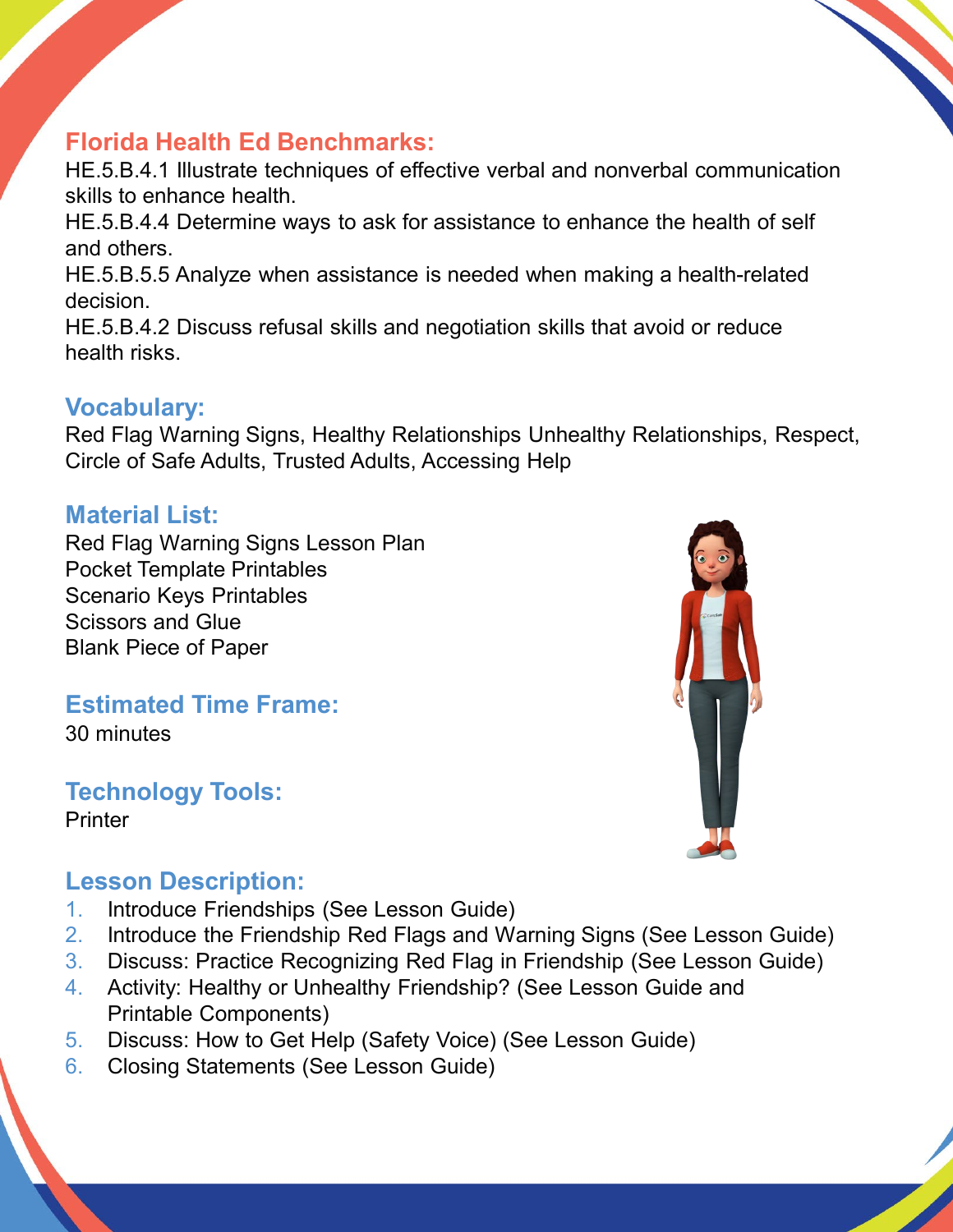

# **1. Introduce Relationships**

Let your students discuss their answers to the following questions:

- *What is a friend?*
- *How do you know if your friendship is a good relationship?*
- *What do you think "red flags and warning signs" means?*
- *What do you think are red flags and warning signs for friendships that aren't healthy?*

# **2. Friendship Red Flag Warning Signs**

*If something makes you feel unsafe or uncomfortable, that is a red flag. If something seems like it's not right, or seems wrong for the situation, that is a red flag. If someone asks you to do something that you know is not okay or allowed, that is a red flag.* 

*A red flag is like a red light. It means stop! If you notice a Red Flag, you should stop and think about what is happening, Feel the clues in your body, then decide what to Do.* 

*There can be red flags and warning signs within friendships or peer relationships. Not all friendships are healthy. Not all friendships should continue. Healthy friendships and peer relationships do not contain red flags or make you feel uncomfortable.* 

Ask students to discuss their answers to the following questions:

- *What do you think "friendship red flags and warning signs" means?*
- *There are many possible friendship red flags and warning signs. Can you think of examples of friendship red flags and warning signs?*  Give students time to discuss.

#### **A few friendship red flags and warning signs are:**

- *Disrespecting or talking down to you*
- *Embarrassing you on purpose*
- *Not listening to your feelings and concerns*
- *Talking about you behind your back*
- *Crossing your personal safety boundaries*
- *Breaking the rules*
- *Asks you to keep uncomfortable secrets*
- *Touches you in inappropriate ways*
- *Ask you to lie for them*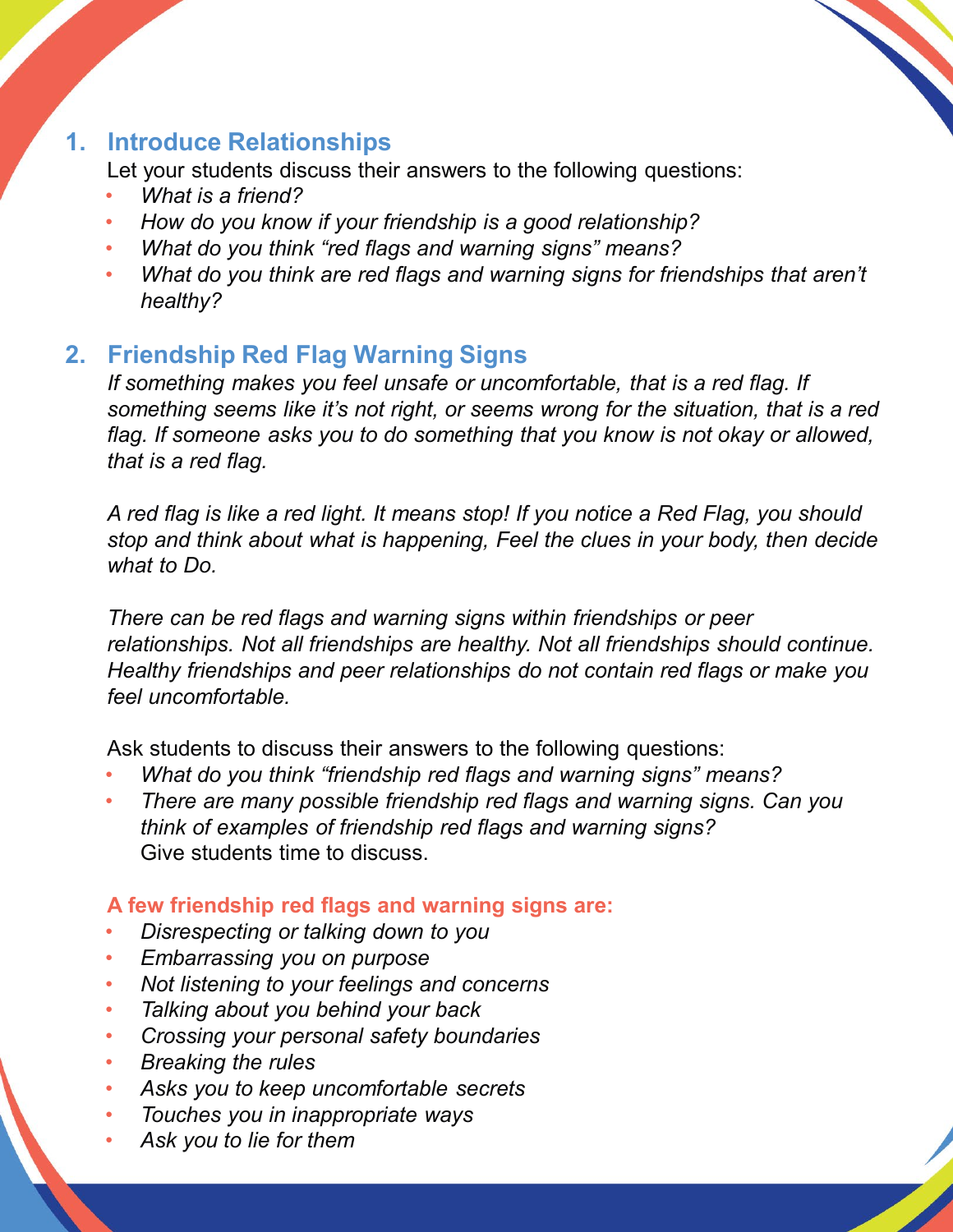- *Shares pictures and videos that are uncomfortable*
- *Invades your privacy*
- *Does not listen when you say no.*

*Red Flags send clues to our body that tell us we should use our Safety Voice. Healthy relationships do not have red flag warning signs.*

#### **3. Practice Recognizing Red Flags**

*Now that you know a bit more about friendship red flags and warning signs, you can use the Think, Feel, Do method to help you to make safe and smart choices. When facing situations with possible red flags and warning signs, ask yourself the following questions:*

- *What do I think (what is your inner safety voice saying to you)?*
- *How do you feel (are you comfortable or uncomfortable)?*
- *What should you do (what are your next steps, and do you need to seek help)?*

Let's talk about a few scenarios together. Let's analyze the red flags and warning *signs. Then, let's apply the Think, Feel, Do method to each scenario.* 

#### **Scenario #1:**

*Stacey, Monica, and Lacey are the best of friends. They do everything together. You usually don't see one of them without the other two. Recently, Monica and Lacey have started hanging out more often and purposefully leaving out Stacey. They have started spreading rumors about Stacey and embarrass Stacey often. Stacey tries to talk to them about how they are making her feel. Sadly, they blow her off and don't really seem to care. Stacey is still their friend but isn't feeling very happy around them.*

Let your students discuss their answers to the following questions: *In this scenario, does Stacey have a good relationship with her friends?* (No) *What are the red flags and warning signs that this isn't a good friendship?*  (Leaving Stacey out, spreading rumors, embarrassing her, not caring about her feelings)

*What do you think Stacey's inner voice is telling her? How does she feel? What should she do?*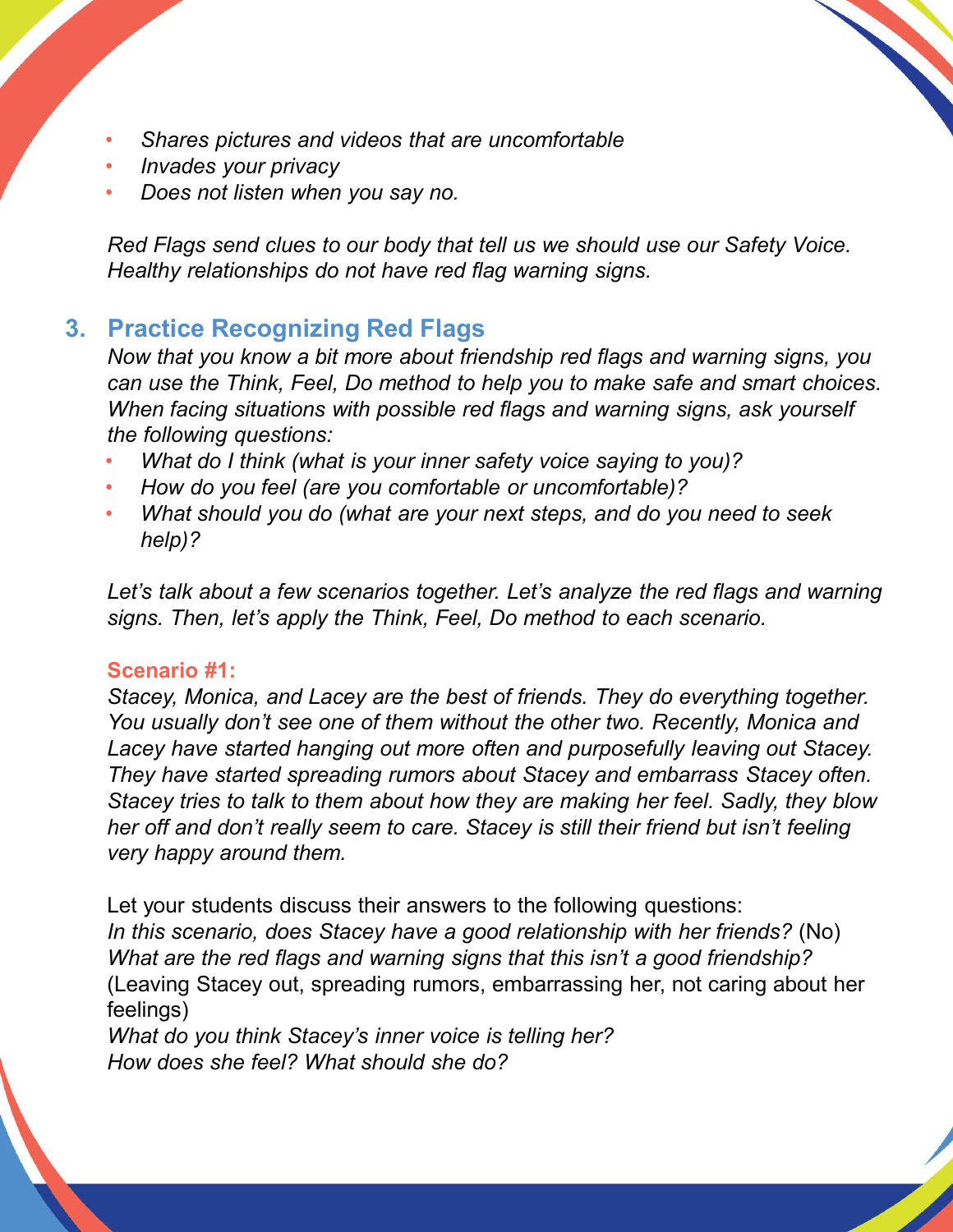#### **Scenario #2**

*Casey and Riley are the best of friends. Lately, Casey has been getting Riley*  into more and more trouble. Casey tries to copy off of Riley's test. Riley isn't *comfortable breaking the rules. Casey keeps trying and they get caught. Casey lies and blames it all on Riley. This isn't the first time something like this has happened. Riley likes Casey but is questioning his friendship.* 

Let your students discuss their answers to the following questions: *In this scenario, does Riley have a good relationship with his friend Casey?* (No) *What are the red flags and warning signs that this isn't a good friendship? (*Asking him to lie, getting him in trouble, making him uncomfortable) *What do you think Riley's inner voice is telling him? How does he feel? What should he do?*

#### **Scenario #3**

*This cool older student named Adam is very friendly towards Kevin. Adam starts spending time at recess with Kevin. He asks Kevin personal questions about himself. Kevin is a little uncomfortable but thinks this might just be Adam's way of becoming friends. They make a plan to hang out at Adam's house later.* 

*While gaming, Adam reaches over and touches Kevin in a very inappropriate way (on his thigh, or on his private parts). Kevin is very confused and isn't sure*  what is happening. When Kevin leaves, Adam tells him to keep what happened a *secret.* 

In this scenario, does Kevin have a good relationship with his friend Adam? (No) *What are the red flags and warning signs that this isn't a good friendship?*  (Feeling confused and uncomfortable, inappropriate touching, secret keeping) *What do you think Kevin's inner voice is telling him? How does he feel? What should he do?*

# **4.Healthy or Unhealthy Friendship**

Let's talk a bit more about healthy and unhealthy friendships with this sorting *activity. Each group will get sorting pockets and scenario keys.* 

Preassemble or have students cut, fold, and glue the envelop template to the blank piece of paper. Then, cut apart the scenario keys. Give a copy to each group or give each student their own copy.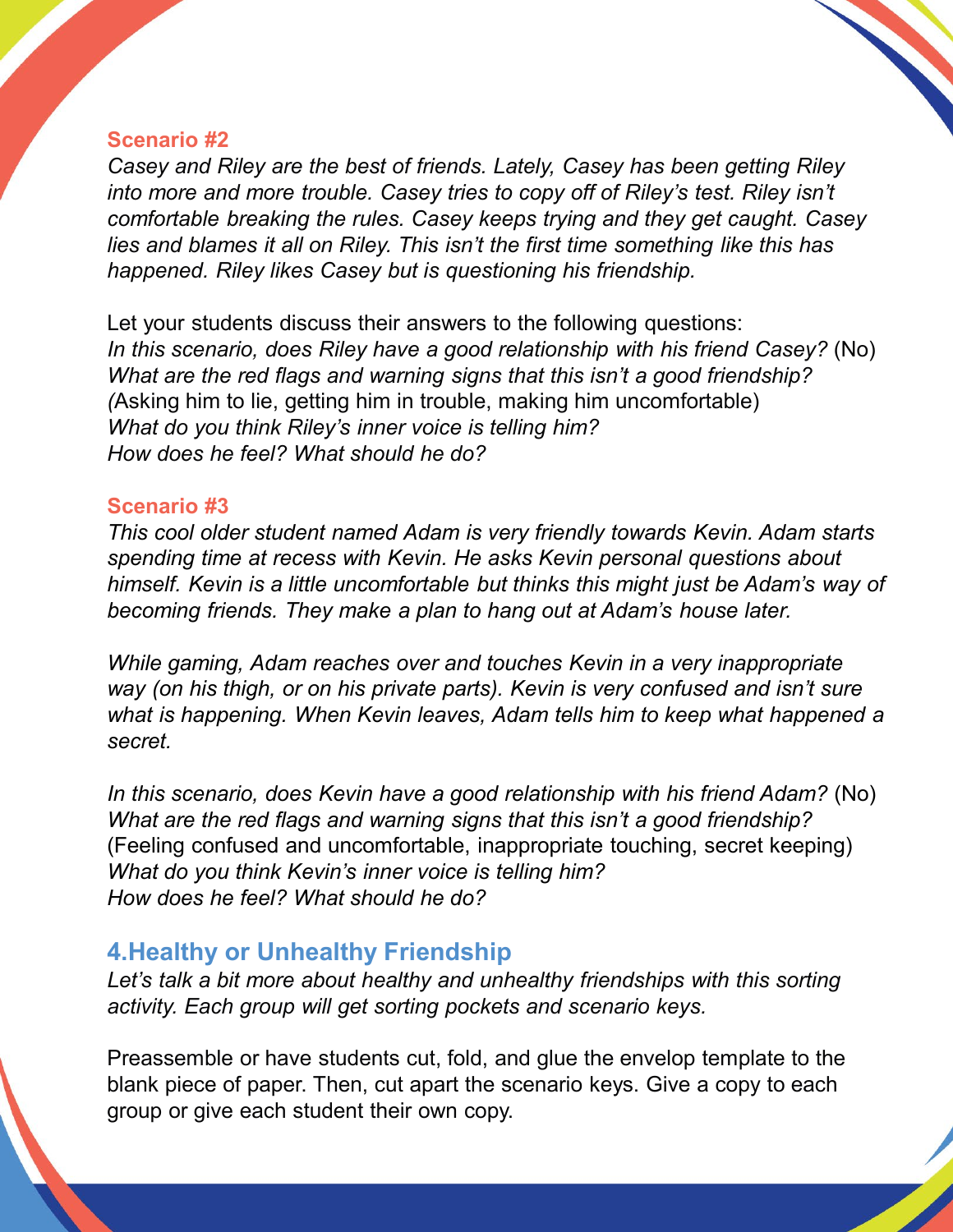*We're going to decide if each of the scenario keys describe healthy friendships or unhealthy friendships. Pay close attention to any red flags and warning signs.* 

*Read the scenario on the key. If it describes a healthy friendship, put it in the*  pocket labeled "healthy relationship". If it describes an unhealthy friendship, put it *in the pocket labeled "unhealthy friendship".*

Repeat until all keys are sorted. Allow time for discussion as needed.

#### **5. Seek Adult Help**

*If you experience any Red Flags, you can talk to a trusted grown-up to help you figure out what to do next. This can be someone in your Circle of Safe Adults, or someone from your school like a teacher, guidance counselor, or even the principal.* 

*You may have a lot of different feelings. It may be uncomfortable, embarrassing, or just weird to have to tell a grown-up about something that happened. But be brave and do it!* 

*How do you tell a trusted adult? There are plenty of ways you can tell them.* 

*Let's come up with a list. Possible answers are: Use your Safety Voice and tell your grown-up what happened. Write a note to your trusted adult and give it to them. Draw a picture of what happened and show it to your trusted adult. Send an email to your trusted adult and tell them what is bothering you. Call your trusted adult and tell them you really need to talk. Have your best friend tell the teacher that you need to talk. Ask a friend to go with you to tell a grown-up.*

*It doesn't matter which way you tell. All that matters is if you feel like you need help or are experiencing an unhealthy relationship, that you reach out for help.*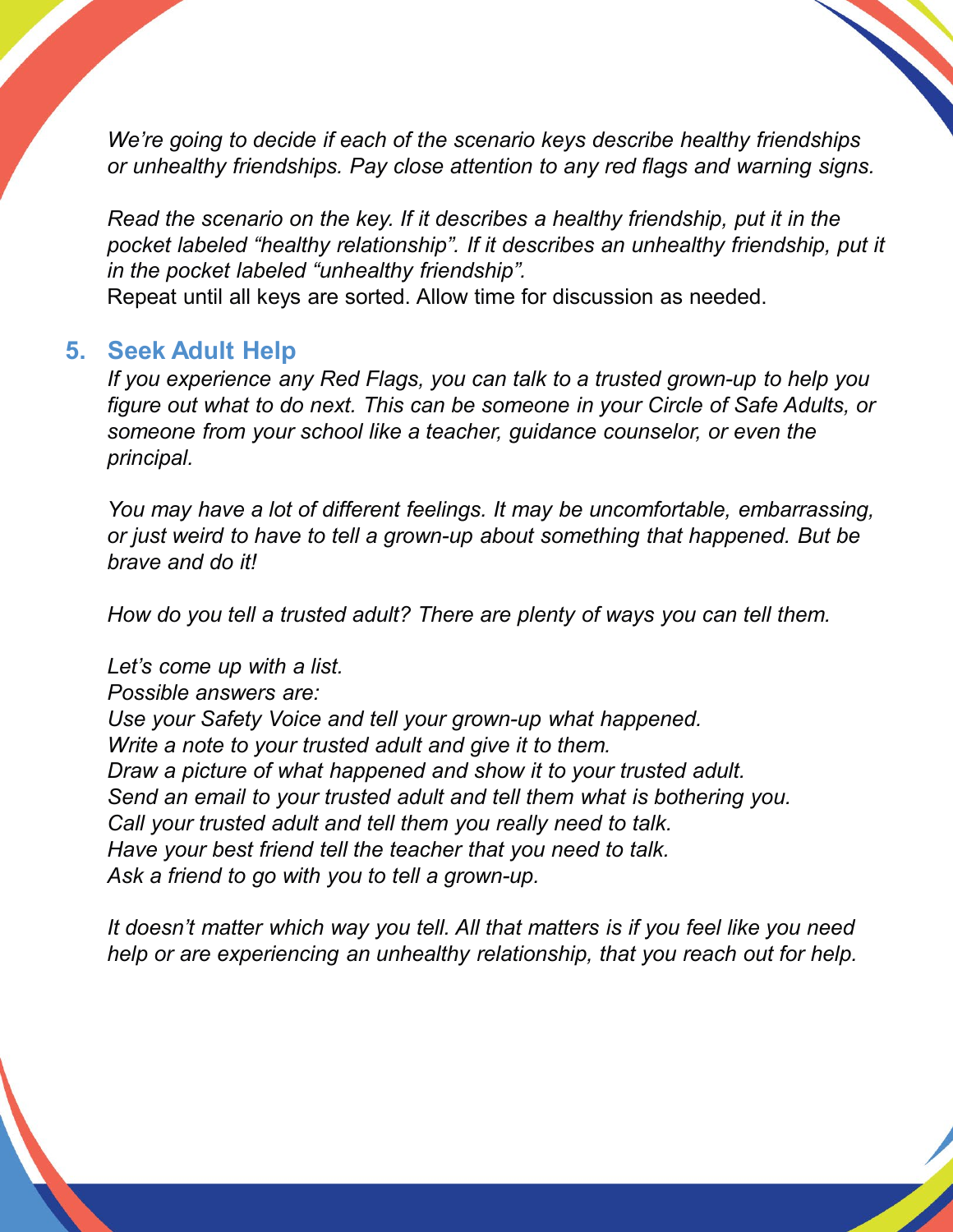#### **6. Closing Statement**

*There are healthy and unhealthy friendships and relationships with peers. Understanding Red Flags helps kids and grown-ups recognize when a healthy relationship has changed to an unhealthy and unsafe relationship. When we see a red flag or warning sign, we can use the Think, Feel, Do method to help us to make safe and smart choices. We can use our safety voices to get a trusted adult for help. Listen to your Inner Safety Voice if you feel confused, uncomfortable, or unsafe, access help from a trusted adult as soon as possible.*

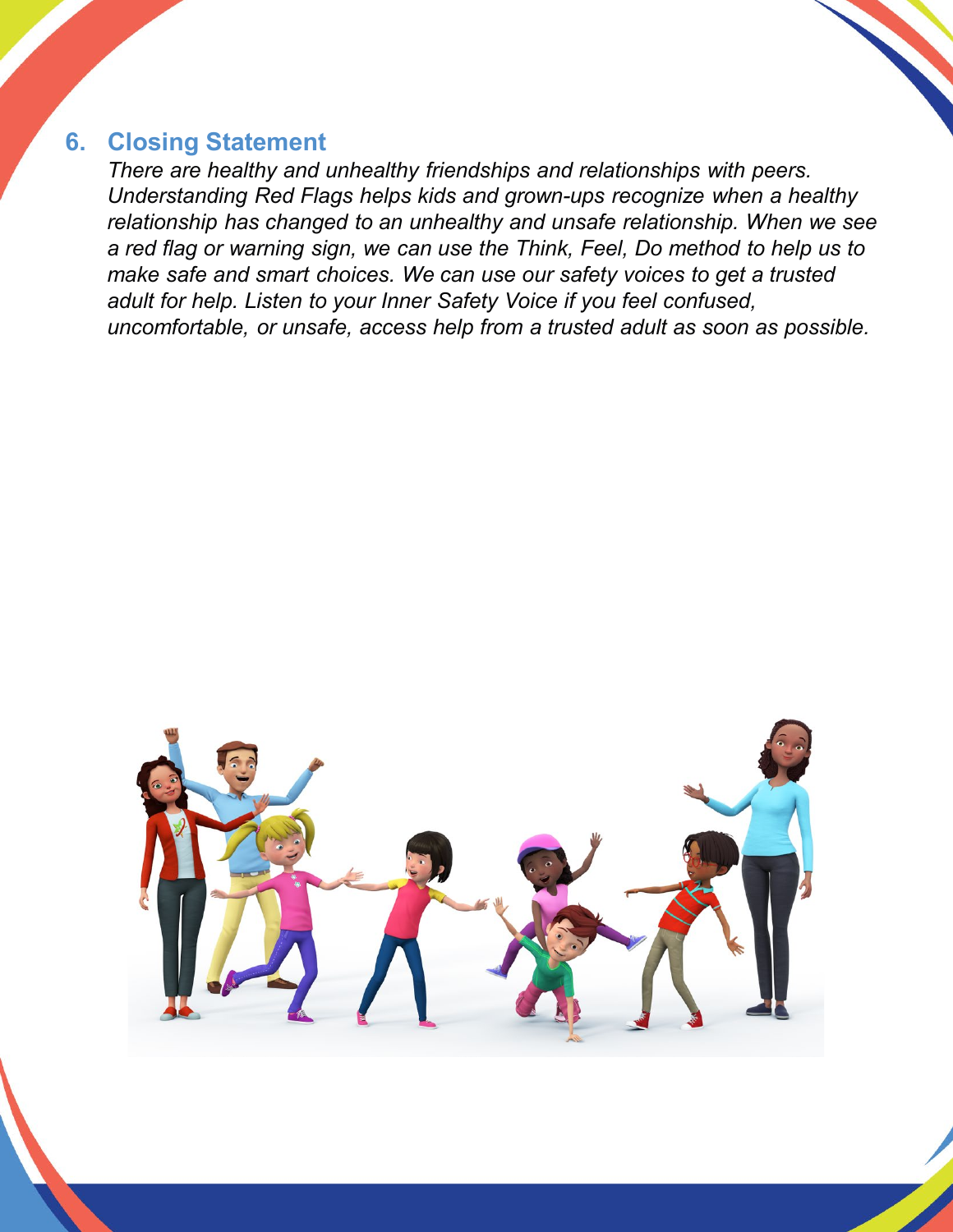# **Keys to Healthy Friendships**

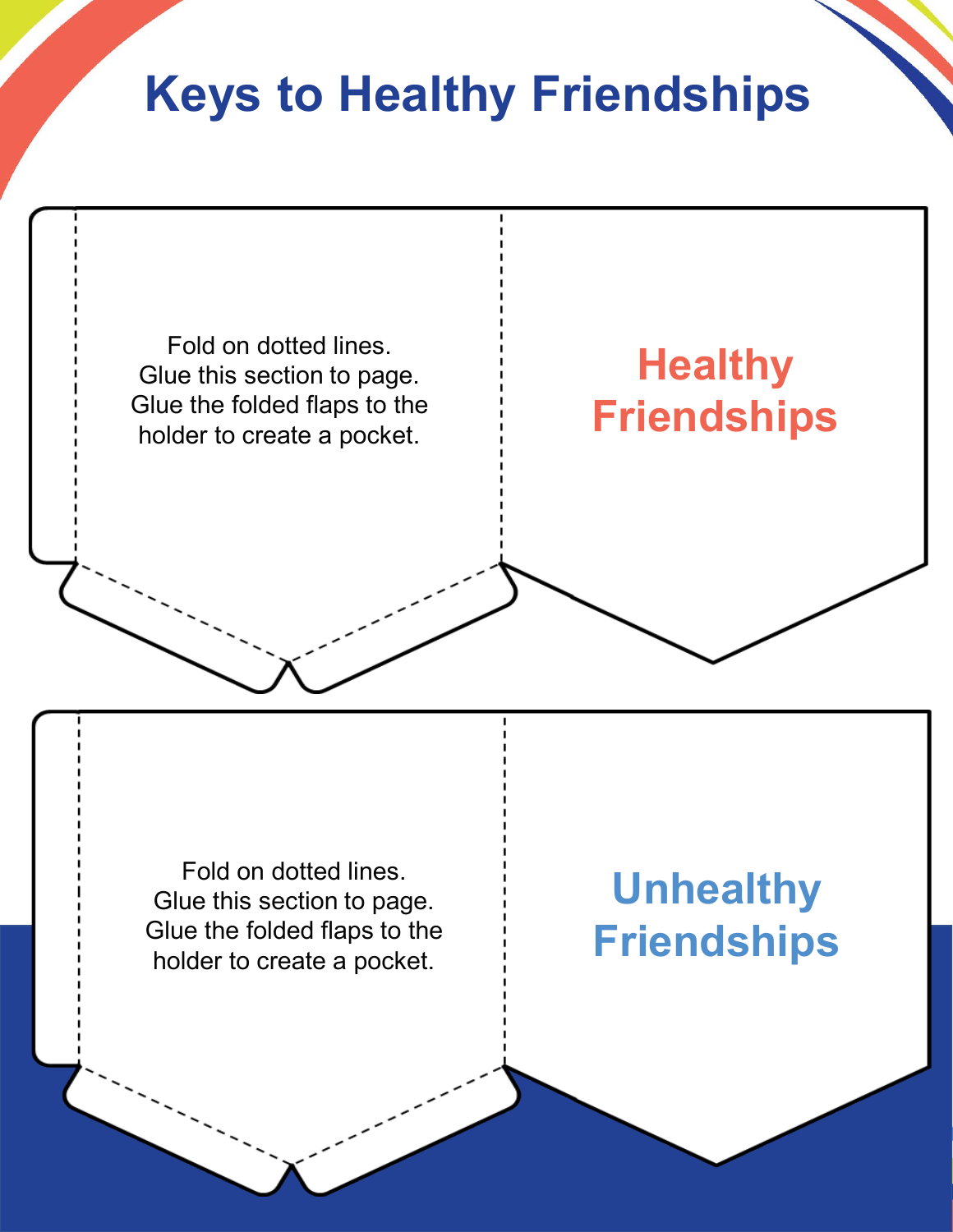